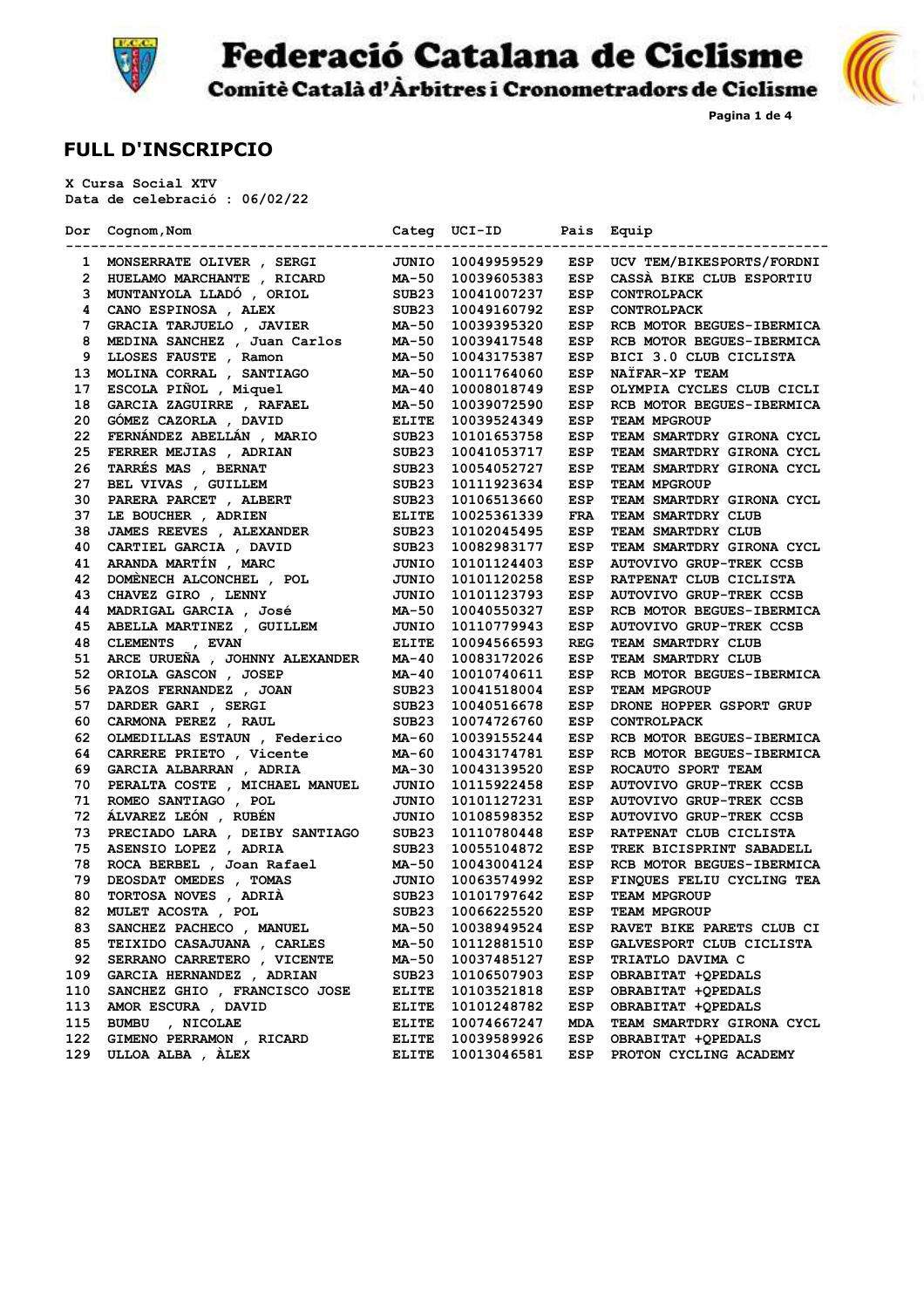

**Federació Catalana de Ciclisme**<br>
Comitè Català d'Àrbitres i Cronometradors de Giglisme

| 131 | MIRO BERNADO, MAGI                                                                    | SUB <sub>23</sub>       | 10089955558                | ESP                      | PROTON CYCLING ACADEMY    |
|-----|---------------------------------------------------------------------------------------|-------------------------|----------------------------|--------------------------|---------------------------|
| 133 | AYMERICH MOLIST, Josep M <sup>a</sup>                                                 | <b>ELITE</b>            | 10040564673                | ESP                      | PROTON CYCLING ACADEMY    |
| 143 | <b>MARTINEZ SEMINO , MIQUEL<br/>GARRIGA SANCHEZ , PERE<br/>CASTELLO GARCIA , Raül</b> | <b>ELITE</b>            | 10041532754                | ESP                      | PROTON CYCLING ACADEMY    |
| 151 |                                                                                       | <b>ELITE</b>            | 10076588756                | ESP                      | TEAM SMARTDRY CLUB        |
| 153 |                                                                                       | <b>ELITE</b>            | 10040696332                | ESP                      | AMBIKES CYCLING CLUB      |
| 156 | ALVAREZ ZURERA , ALBERT                                                               | <b>ELITE</b>            | 10088503790                | ESP                      | RATPENAT CLUB CICLISTA    |
| 159 | ESCOBAR ROURE , Sergi                                                                 | <b>ELITE</b>            | 10002324243                | ESP                      | ENERGIANUFRI-CCPARDINYES  |
| 163 | GIRONES TORRELLES, Francesc                                                           | <b>ELITE</b>            | 10012160548                | <b>ESP</b>               | ENERGIANUFRI-CCPARDINYES  |
| 184 | SARTORI , MAURIZIO GIUSEPPE                                                           | <b>ELITE</b>            | 10080070248                | <b>ITÀ</b>               | ENERGIANUFRI-CCPARDINYES  |
| 196 | Perez Muriana , Ruben                                                                 | <b>ELITE</b>            | 10113813720                | <b>ESP</b>               | OBRABITAT +QPEDALS        |
| 199 |                                                                                       | <b>ELITE</b>            | 10035545228                | ESP                      | ISB-ERBOS BIKES           |
| 208 | GONZALEZ PEREZ , ADRIA<br>CAMPOS BOLTA , ARNAU<br>PARELLA UPPAN                       | SUB <sub>23</sub>       | 10040641263                | ESP                      | UCVILANOVA - DE ROSA / KM |
| 213 | PARELLA URBAN , ORIOL                                                                 | SUB <sub>23</sub>       | 10043107386                | ESP                      | TEAM SMARTDRY GIRONA CYCL |
| 215 |                                                                                       | <b>ELITE</b>            | 10015646282                | ESP                      | TEAM MPGROUP              |
| 219 | RAMON RUBINAT , DAVID<br>MARQUÈS VILA , LLUIS                                         | SUB23                   | 10076490039                | <b>ESP</b>               | TERRASSA CICLISME CLUB    |
| 228 | MUÑOZ LLANA , PABLO                                                                   | <b>ELITE</b>            | 10112326687                | ESP                      | OBRABITAT +QPEDALS        |
| 233 | MESTRES GIL , Miquel                                                                  | MA-40                   | 10040714318                | ESP                      | CYCLING NO LIMIT CARDEDEU |
| 235 | DE SEIA , EDGARD                                                                      | <b>ELITE</b>            | 10100665671                | <b>FRA</b>               | UCVILANOVA - DE ROSA / KM |
| 246 | ARGELAGUER MARTINEZ , Roger                                                           | <b>ELITE</b>            | 10006086934                | <b>ESP</b>               | <b>3HM CLUB ESPORTIU</b>  |
| 247 |                                                                                       | <b>ELITE</b>            | 10039520107                | <b>ESP</b>               | <b>3HM CLUB ESPORTIU</b>  |
| 253 | <b>DIAZ DOPEZ , ANTONI<br/>ZUÑIGA MONREAL , ARITZ<br/>ASTIT :---</b> -                | MA-40                   | 10040727149                | ESP                      | GURUBIKE GRUPO EL RELOJ   |
| 256 | ASTIZ MARTINEZ , SERGIO                                                               | <b>MA-30</b>            | 10077719717                | ESP                      | GICU                      |
| 262 | BELLERA VILA, Eduard                                                                  | <b>ELITE</b>            | 10043183572                | ESP                      | ENERGIANUFRI-CCPARDINYES  |
| 264 | VALLVE GONZALEZ , XAVIER                                                              | <b>MA-30</b>            | 10011634627                | <b>ESP</b>               | ROCAUTO SPORT TEAM        |
| 267 | EGEA PUJOL , ARNAU                                                                    | <b>ELITE</b>            | 10043109208                | <b>ESP</b>               | EVITFOC-NOVAMEDICUM       |
| 268 | FERRER FLORES, JOSE LUIS                                                              | <b>MA-30</b>            | 10039521117                | ESP                      | EVITFOC-NOVAMEDICUM       |
| 269 | MONFORT COLLADO , ALBERT                                                              | MA-30                   | 10040390073                | ESP                      | EVITFOC-NOVAMEDICUM       |
| 271 | MARTÍNEZ VACAS , JOSÉ ANTONIO                                                         | MA-30                   | 10090666486                | ESP                      | RATPENAT CLUB CICLISTA    |
| 273 | GÓMEZ JORDANA , XAVIER                                                                | <b>ELITE</b>            | 10105162633                | <b>ESP</b>               | ENERGIANUFRI-CCPARDINYES  |
| 275 | ARTIGUES ESTANGUY , JORDI                                                             | <b>MA-30</b>            | 10040708052                | <b>ESP</b>               | ENERGIANUFRI-CCPARDINYES  |
| 284 | SALGADO MATEU , SERGI                                                                 | MA-30                   | 10040639950                | ESP                      | ENERGIANUFRI-CCPARDINYES  |
| 287 | LOUREIRO REVUELTA, DANIEL                                                             | MA-30                   | 10039591542                | ESP                      | D'ASCO CLUB CICLISTA      |
| 298 | ALVAREZ QUINTANA , JONATHAN                                                           | MA-40                   | 10040727250                | ESP                      | MARTORELL PENYA CICLISTA  |
| 299 | ERES RIBES , JOEL                                                                     | <b>ELITE</b>            | 10103818575                | ESP                      | ENERGIANUFRI-CCPARDINYES  |
| 300 | CID GUBAU , ORIOL                                                                     | <b>MA-30</b>            | 10103584159                | <b>ESP</b>               | OLYMPIA CYCLES CLUB CICLI |
| 301 | DELGADO NUÑEZ , CARLOS                                                                | <b>MA-30</b>            | 10041513051                | <b>ESP</b>               | SANT CELONI CLUB CICLISTA |
| 303 | MOLINA GUISADO, CARLOS                                                                | MA-30                   |                            | <b>ESP</b>               |                           |
|     |                                                                                       |                         | 10053750916                |                          | RATPENAT CLUB CICLISTA    |
| 343 | SIMON MASSO, Ivan                                                                     | MA-30                   | 10039593259<br>10039517679 | <b>ESP</b><br><b>ESP</b> | MIAMI - MEGABICI CLUB CIC |
| 404 | VILLAR GARCIA , MOISES<br>SÁNCHEZ DEL CORRAL , FERNANDO                               | MA-40                   |                            |                          | CYCLING NO LIMIT CARDEDEU |
| 415 |                                                                                       | MA-30                   | 10080742376                | ESP                      | CYCLING NO LIMIT CARDEDEU |
| 418 | SAUMELL MONTANERA , ALEIX                                                             | <b>ELITE</b><br>$MA-30$ | 10015644767                | <b>ESP</b>               | TEAM MPGROUP              |
| 437 | BETI BAYARRI , ROBERTO                                                                |                         | 10040732203                | ESP                      | ROCAUTO SPORT TEAM        |
| 454 | <b>PARRA GONZALEZ , RUBEN<br/>VAN DER VORST , FRENKY</b>                              | SUB23                   | 10075294212                | ESP                      | TEAM SMARTDRY CLUB        |
| 461 |                                                                                       | <b>ELITE</b>            | 10118930973                | PAÏ                      | TEAM SMARTDRY CLUB        |
| 467 | CUSIDÓ MAS , ADRIÀ                                                                    | <b>ELITE</b>            | 10116914585                | ESP                      | MONTBIKE SOLCAM CYCLING T |
| 477 | <b>MARIN MORATA, SAUL</b>                                                             | <b>ELITE</b>            | 10116422111                | ESP                      | RAVET BIKE PARETS CLUB CI |
| 483 | DÍAZ CEDIEL, MARC                                                                     | MA-30                   | 10041603078                | ESP                      | BIKETRAINING CLUB CICLIST |
| 498 | CUEVAS RIERA , ALEIX                                                                  | <b>ELITE</b>            | 10112135822                | ESP                      | BONAVISTA PENYA CICLISTA  |
| 500 | JUNCOSA PUJOL , Carles                                                                | MA-40                   | 10039584771                | ESP                      | ROCAUTO SPORT TEAM        |
| 502 | LLETI ROCA , Joan Andreu                                                              | MA-40                   | 10005362666                | ESP                      | ROCAUTO SPORT TEAM        |
| 503 | GONZALEZ MARIN, Oscar                                                                 | MA-40                   | 10011714752                | ESP                      | ROCAUTO SPORT TEAM        |
| 510 | RAMOS PEREZ , FRANCISCO M.                                                            | MA-50                   | 10039400673                | ESP                      | NAIFAR-XP TEAM            |
| 514 | VAN KERCKHOVE , GEERT                                                                 | MA-40                   | 10053962292                | BEL                      | MONTBIKE MONTBRIO CLUB ES |
| 515 | Rodríquez Barba , Carlos                                                              | MA-40                   | 10050674093                | ESP                      | RCB MOTOR BEGUES-IBERMICA |
| 524 | JUAN BERASTEGUI , EDUARD                                                              | MA-40                   | 10051315913                | ESP                      | RATPENAT CLUB CICLISTA    |
| 547 | GARCIA LUQUE , RAUL                                                                   | $MA-40$                 | 10039586185                | ESP                      | BIKING POINT CLUB CICLIST |
| 567 | GONZALEZ ROMERO , Magín                                                               | <b>MA-40</b>            | 10039963475                | ESP                      | SQUADRA STERRATO CICLI    |
| 572 | BENITEZ DE LA BARRERA, JOSE MARÍ MA-40                                                |                         | 10041441212                | ESP                      | BIKETRAINING CLUB CICLIST |
| 575 | juanes tahoces, jose luis                                                             | MA-40                   | 10039584872                | ESP                      | MIAMI - MEGABICI CLUB CIC |

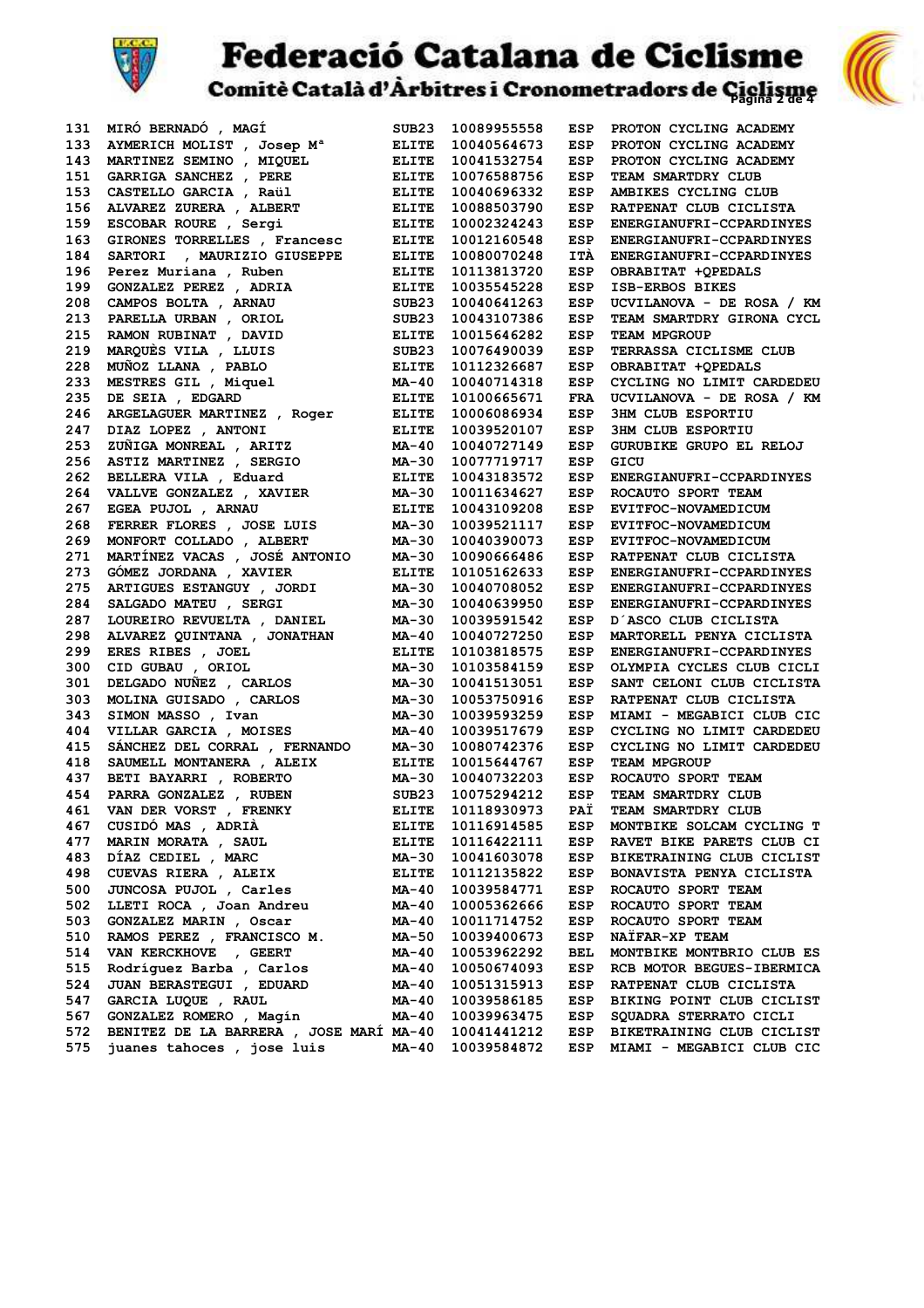

**Federació Catalana de Ciclisme**<br>comitè Català d'Arbitres i Cronometradors de Giglisme



| 584 | TADDEY DE MELLO, DIEGO                                                        | <b>MA-40</b>      | 10040743822 | ESP        | BIKETRAINING CLUB CICLIST      |
|-----|-------------------------------------------------------------------------------|-------------------|-------------|------------|--------------------------------|
| 589 | HINOJO RODRIGUEZ , Daniel                                                     | <b>MA-40</b>      | 10073944696 | <b>ESP</b> | ADDICT BIKES TEAM CLUB ES      |
| 590 | POY GARCIA , JUAN JOSÉ                                                        | MA-40             | 10039587296 | <b>ESP</b> | BIKING POINT CLUB CICLIST      |
| 591 | TARDIU FORT , Jordi                                                           | MA-40             | 10039579115 | ESP        | ROCAUTO SPORT TEAM             |
| 593 | TARDIU FORT , JOTAI<br>LEON MIGUELES , ABEL                                   | <b>MA-40</b>      | 10043132648 | <b>ESP</b> | MUNDO PENYA CICLISTA           |
| 601 | COLOMÉ OLIVÉ , VICTOR                                                         | MA-40             | 10050920536 | ESP        | GUIMON CYCLING GRUPO CICL      |
| 604 |                                                                               | MA-40             | 10041314910 | ESP        | MONTSIA PENYA CICLISTA         |
| 608 | Sancho Fuste , Batiste<br>VARGAS MARTINEZ , DAVID                             | MA-40             | 10014730240 | ESP        | EVITFOC-NOVAMEDICUM            |
| 616 | LUCAS CHAZARRA , ANDRES                                                       | MA-40             | 10050920637 | <b>ESP</b> | RCB MOTOR BEGUES-IBERMICA      |
| 672 |                                                                               | <b>MA-40</b>      | 10104067240 | ESP        | NAIFAR-XP TEAM                 |
| 771 | ORTUÑO PICAZO , ISMAEL<br>OSPINA BANOY , ÚRSULA                               | $F-M40$           | 10113707323 | ESP        | RATPENAT CLUB CICLISTA         |
| 803 | AMAYA GONZALEZ , JAVIER                                                       | MA-40             | 10043110925 | ESP        | MARTORELL PENYA CICLISTA       |
| 805 | AMORES GARZON, Jordi                                                          | MA-40             | 10041402109 | ESP        | RCB MOTOR BEGUES-IBERMICA      |
| 806 |                                                                               | <b>ELITE</b>      | 10088503992 | ESP        | RATPENAT CLUB CICLISTA         |
| 808 | <b>BALTA CARRASCO , ALEX<br/>BERNABE ALIAS , SERGIO</b>                       | MA-30             | 10014291114 | <b>ESP</b> | BIKING POINT CLUB CICLIST      |
| 812 | BOMBIN GARCIA , ORIOL                                                         | MA-30             | 10012891785 | ESP        | GICU                           |
| 814 |                                                                               | MA-40             | 10039507070 | ESP        | <b>3HM CLUB ESPORTIU</b>       |
| 815 | BURGOS RODRIGUEZ , Xavier<br>CABADA CERVERA , JAIME<br>CABADA CERVERA , JAIME | MA-40             | 10051985011 | ESP        | RATPENAT CLUB CICLISTA         |
| 822 | CEBRIÁN GAGO , JAIME                                                          | MA-40             | 10041403119 | <b>ESP</b> | RCB MOTOR BEGUES-IBERMICA      |
| 824 | CHILO MUÑOZ , JAN                                                             | SUB <sub>23</sub> | 10115717647 | <b>ESP</b> | TEAM MPGROUP                   |
| 825 | CLARA REQUENA , ALEJANDRO                                                     | MA-30             | 10089605247 | ESP        | BORDA2 MASE CC                 |
| 826 | DEUMAL PINTO , PAU                                                            | SUB23             | 10072928018 | ESP        | TEAM SMARTDRY GIRONA CYCL      |
| 827 | ESPEJO CORRALES , ANTONIO                                                     | MA-30             | 10050028641 | ESP        | BIKING POINT CLUB CICLIST      |
| 829 | FERNANDEZ RUIZ , MARIANO                                                      | MA-30             | 10112069134 | ESP        | EVITFOC-NOVAMEDICUM            |
| 830 | FIGUEROLA NAVARRO , Francesc Xavi MA-40                                       |                   | 10039561028 | <b>ESP</b> | MONTBIKE SOLCAM CYCLING T      |
| 832 | GHILAIN , ALEXIANE                                                            | $F-M40$           | 10123858068 | ESP        | RATPENAT CLUB CICLISTA         |
| 833 | Gorm Albrechtsen, Christian                                                   | <b>ELITE</b>      | 10015316482 | ESP        | NO CLUB                        |
| 834 | GRACIA MONSERRATE , Jordi                                                     | MA-40             | 10078026477 | ESP        | RATPENAT CLUB CICLISTA         |
| 835 | HERVAS GARCIA , POL                                                           | ELITE             | 10011154273 | <b>ESP</b> | <b>BROCAR-ALE</b>              |
| 838 |                                                                               | ELITE             | 10076266939 | ESP        | OBRABITAT +QPEDALS             |
| 840 |                                                                               | JUNIO             | 10123940520 | ESP        | <b>AUTOVIVO GRUP-TREK CCSB</b> |
| 841 | JORQUERA DUNUSU ,<br>LOPEZ SANCHEZ , ALEX<br>Tavier                           | ELITE             | 10123457338 | <b>ARG</b> | PROTON CYCLING ACADEMY         |
| 843 | MARIN PIÑA , AARON                                                            | <b>ELITE</b>      | 10115716839 | ESP        | CAMPO CLARO CLUB CICLISTA      |
| 844 | MARSAL MERCADER, JAN                                                          | <b>ELITE</b>      | 10125224051 | ESP        | TEAM SMARTDRY CLUB             |
| 845 | MARTIN BENACH, ALAN                                                           | <b>MA-30</b>      | 10124471289 | <b>ESP</b> | BAIX PENEDES PENYA CICLIS      |
| 846 |                                                                               | ELITE             | 000000187   | ESP        | NO CLUB                        |
| 847 | Merotto , Mirco<br>NAVARRO PEREZ, Luis                                        | ELITE             |             | ESP        |                                |
|     |                                                                               |                   | 10011534900 |            | CICLES SANS ASSOC. CLUB C      |
| 848 | PASCUAL RODRIGUEZ, SERGIO                                                     | MA-40             | 10100771866 | ESP        | RCB MOTOR BEGUES-IBERMICA      |
| 849 | PELLICER MATAS , MIQUEL                                                       | MA-40             | 10052316528 | ESP        | OLYMPIA CYCLES CLUB CICLI      |
| 850 | SAGUÉ SORS , QUIRZE                                                           | SUB <sub>23</sub> | 10125233751 | ESP        | TEAM SMARTDRY GIRONA CYCL      |
| 851 | SALVADOR ROCA, MARC<br>SANCHEZ PUIG, DAVID                                    | <b>ELITE</b>      | 10113298610 | ESP        | OBRABITAT +OPEDALS             |
| 852 |                                                                               | <b>MA-30</b>      | 10101346186 | ESP        | SANT CELONI CLUB CICLISTA      |
| 853 |                                                                               |                   | 10050056731 | ESP        | UCVILANOVA - DE ROSA / KM      |
| 855 | VILA RODRIGO , JORDI                                                          |                   | 10041228418 | <b>ESP</b> | RATPENAT CLUB CICLISTA         |
| 856 | VILLA FERNANDEZ , Sergio                                                      | MA-40             | 10049261735 | ESP        | RATPENAT CLUB CICLISTA         |
| 860 | ZAPATA MENGUAL , VICTOR                                                       | <b>ELITE</b>      | 10092267188 | ESP        | UCVILANOVA - DE ROSA / KM      |
| 861 | ESTEVEZ CAPARROS, DAVID                                                       | MA-30             | 10075411925 | ESP        | RATPENAT CLUB CICLISTA         |
| 864 | GUASCH MANÉ , SERGI                                                           | <b>ELITE</b>      | 10075412026 | ESP        | UCVILANOVA - DE ROSA / KM      |
| 865 | FORTUNY MASDEU , Guillem                                                      | MA-30             | 10113742887 | ESP        | MONTBIKE SOLCAM CYCLING T      |
| 866 | CASTAÑO CARMONA , ISMAEL                                                      | JUNIO             | 10043628156 | ESP        | AUTOVIVO GRUP-TREK CCSB        |
| 867 | VALLS PUJOL , OT                                                              | <b>ELITE</b>      | 10095282474 | ESP        | <b>3HM CLUB ESPORTIU</b>       |
| 868 | MARTÍ DE PEDRO, JOSEP ORIOL                                                   | <b>ELITE</b>      | 10106513155 | ESP        | MONTBIKE SOLCAM CYCLING T      |
| 869 | DAHAN , SAID                                                                  | <b>ELITE</b>      | 10124877780 | ESP        | RATPENAT CLUB CICLISTA         |
| 887 | LAMBEA PEREZ , IGNASI                                                         | SUB23             | 10101257169 | ESP        | <b>TEAM MPGROUP</b>            |
| 888 | MARTINEZ CARRASCO, MARC                                                       | SUB23             | 10099891085 | ESP        | TEAM SMARTDRY GIRONA CYCL      |
| 889 | PLA GOMEZ , ALBERT                                                            | <b>JUNIO</b>      | 10101120056 | ESP        | <b>AUTOVIVO GRUP-TREK CCSB</b> |
| 890 | PORTALES CASAS , JOEL                                                         | <b>JUNIO</b>      | 10050966006 | ESP        | <b>AUTOVIVO GRUP-TREK CCSB</b> |
| 891 | SALAS PASTO , ELOI                                                            | SUB23             | 10050979443 | ESP        | TEAM MPGROUP                   |
| 892 | SANCHEZ MOLINE , GUILLEM                                                      | <b>ELITE</b>      | 10089403163 | ESP        | TEAM MPGROUP                   |